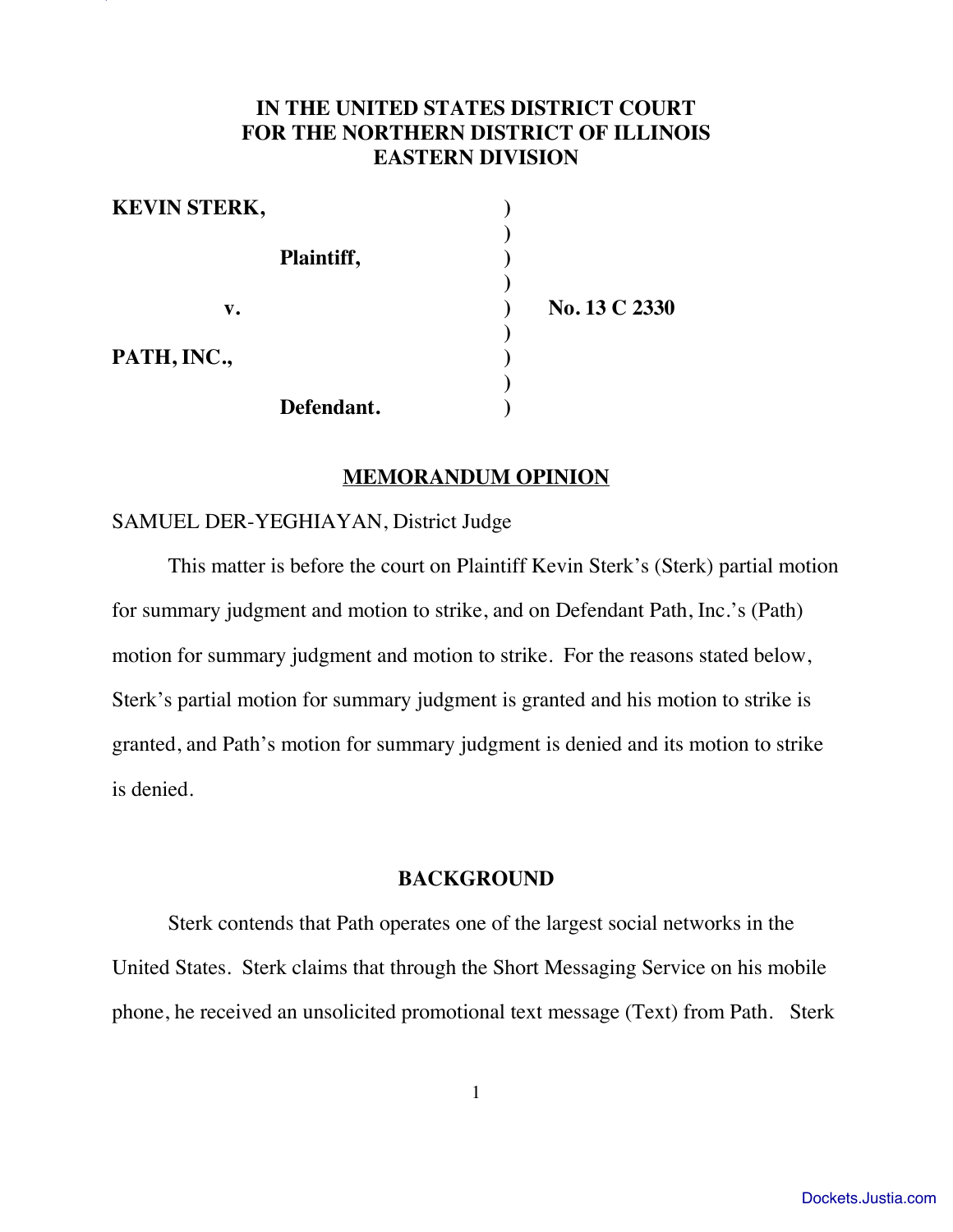claims that Path has used automated machines to send such unsolicited text messages to consumers nationwide, inconveniencing consumers, and causing such consumers to bear the burden of paying for the text message calls. Sterk includes in his complaint a claim alleging a violation of the Telephone Consumer Protection Act of 1991 (TCPA), 47 U.S.C. § 227. The court allowed the parties to conduct limited discovery on the issue of whether the Text was transmitted via an automatic telephone dialing system (ATDS) under the TCPA. Sterk now moves for partial summary judgment and moves to strike certain evidence presented by Path. Path moves for summary judgment and moves to strike certain evidence presented by Sterk.

#### **LEGAL STANDARD**

Summary judgment is appropriate when the record, viewed in the light most favorable to the non-moving party, reveals that there is no genuine issue as to any material fact and that the moving party is entitled to judgment as a matter of law. Fed. R. Civ. P. 56(c); *Smith v. Hope School*, 560 F.3d 694, 699 (7th Cir. 2009). A "genuine issue" of material fact in the context of a motion for summary judgment is not simply a "metaphysical doubt as to the material facts." *Matsushita Elec. Indus. Co., Ltd. v. Zenith Radio Corp.*, 475 U.S. 574, 586 (1986). Rather, a genuine issue of material fact exists when "the evidence is such that a reasonable jury could return a verdict for the nonmoving party." *Anderson v. Liberty Lobby, Inc.*, 477 U.S. 242, 248 (1986); *Insolia v. Philip Morris, Inc.*, 216 F.3d 596, 599 (7th Cir. 2000). In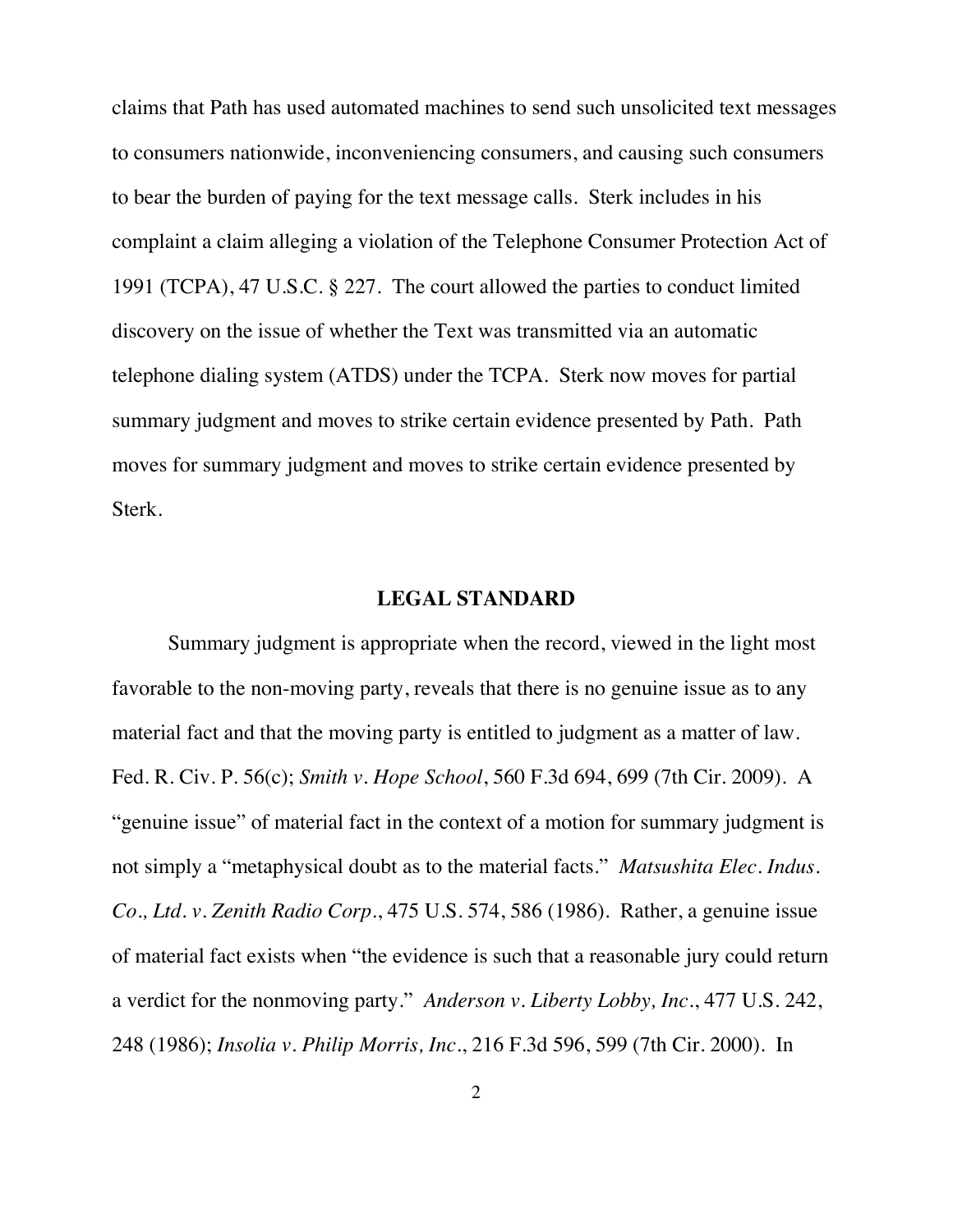ruling on a motion for summary judgment, the court must consider the record as a whole, in the light most favorable to the non-moving party, and draw all reasonable inferences in favor of the non-moving party. *Anderson*, 477 U.S. at 255; *Bay v. Cassens Transport Co.*, 212 F.3d 969, 972 (7th Cir. 2000). When there are cross motions for summary judgment, the court should "construe all inferences in favor of the party against whom the motion under consideration is made." *Mote v. Aetna Life Ins. Co.*, 502 F.3d 601, 606 (7th Cir. 2007)(internal quotations omitted); *see also Krieg v. Seybold*, 481 F.3d 512, 516 (7th Cir. 2007).

### **DISCUSSION**

#### I. Sterk's Motion to Strike

Sterk moves to strike David Strandness' (Strandness) declaration (Strandness Declaration) submitted by Path with its motion for summary judgment. Sterk contends that the statements included in paragraphs 5 and 7 of the Strandness Declaration constitute inadmissible hearsay. In ruling on a motion for summary judgment, "the court may consider any evidence that would be admissible at trial." *Harney v. City of Chicago*, 702 F.3d 916, 922 (7th Cir. 2012). The evidence produced at the summary judgment stage need not itself be the evidence that would be presented at trial. *Id.* It need only "be admissible in content." *Id.* (internal quotations omitted)(quoting *Stinnett v. Iron Works Gym/Exec. Health Spa, Inc.*, 301 F.3d 610, 613 (7th Cir. 2002))(stating that "for example, affidavits are not normally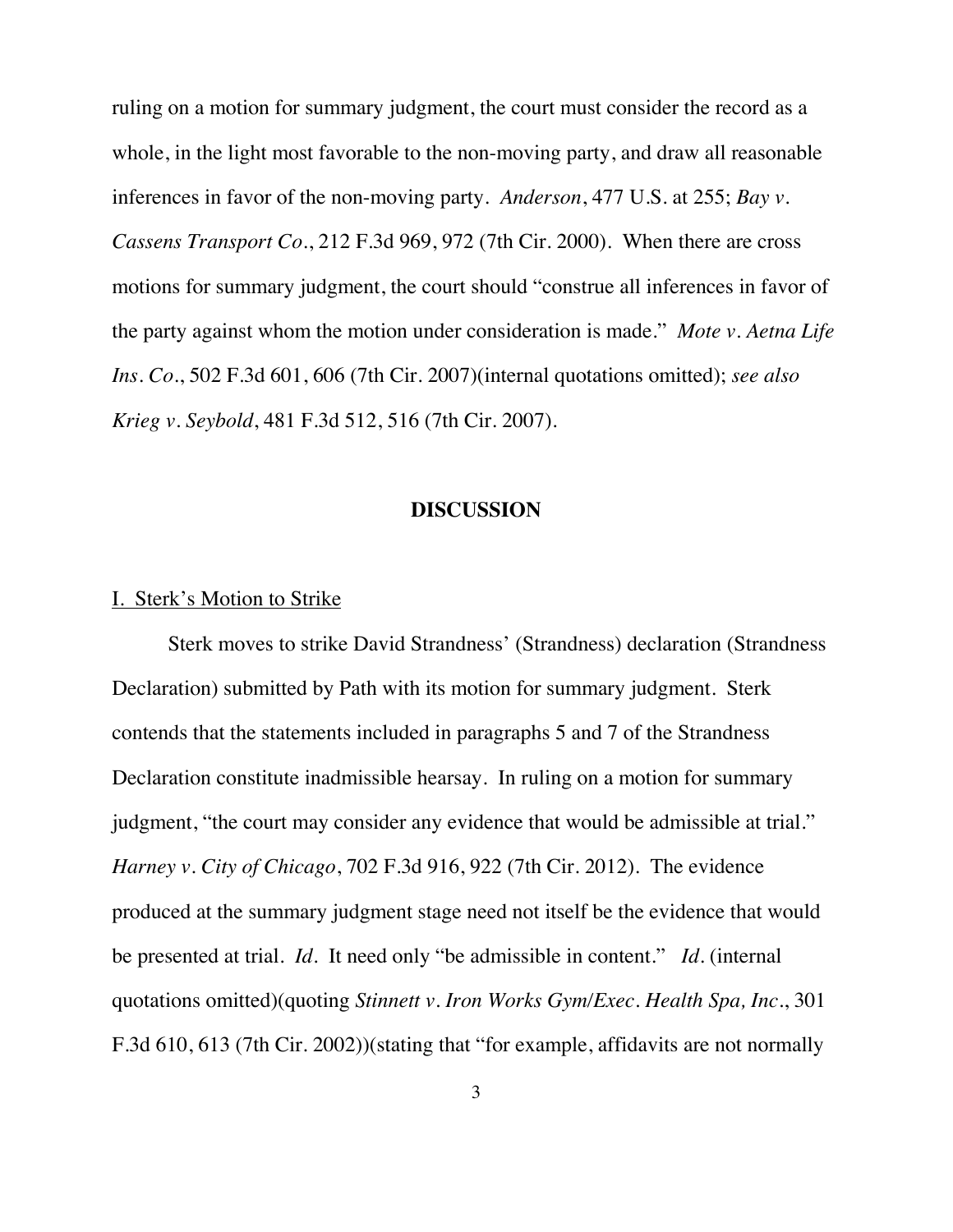admissible at trial"). Pursuant to Federal Rule of Civil Procedure 56(c), "[a]n affidavit or declaration used to support or oppose a motion must be made on personal knowledge, set out facts that would be admissible in evidence, and show that the affiant or declarant is competent to testify on the matters stated," and "[a] party may object that the material cited to support or dispute a fact cannot be presented in a form that would be admissible in evidence." Fed. R. Civ. P. 56(c).

Strandness states that on October 22, 2013, he called Elizabeth Howell (Howell) who was listed in Path's user database. (Str. Decl. Par. 2). Strandness claims that when he was finally able to talk to Howell, he told Howell that he is an attorney representing Path in this action and that Sterk has asserted in this action that he had received the Text from Howell inviting him to use Path's social networking service. (Str. Decl. Par. 2-4). Strandness also claims that he asked Howell if she knew Sterk. (Str. Decl. Par. 4). In paragraph 5 of the Strandness Declaration, which Sterk seeks to bar, Strandness states: "Ms. Howell explained that she had exchanged phone numbers with Mr. Sterk about three years ago when he helped her plan her birthday party in Chicago." (Str. Decl. Par. 5). According to Strandness, Howell also "said that after they exchanged phone numbers, they subsequently corresponded by cell phone and text message." (Str. Decl. Par. 5). Strandness indicates that he then viewed the Pinterest webpage of a Pinterest user identified as Kevin Sterk. (Str. Decl. Par. 6-7). In paragraph 7 of the Strandness Declaration, which Sterk objects to, Strandness states that "[a]ccording to this webpage one of the Pinterest users that Mr.

4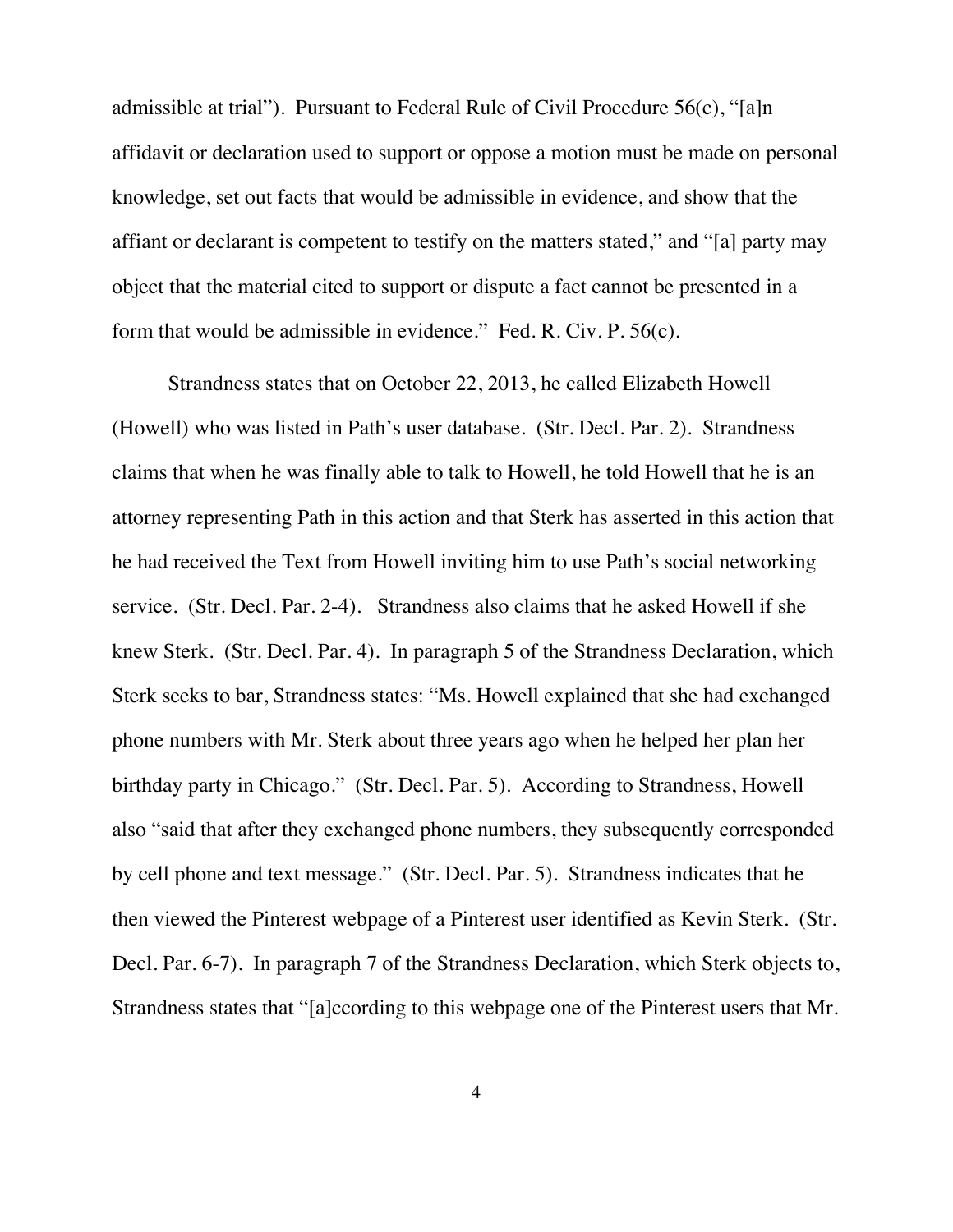Sterk is following is Elizabeth Howell. . . ." (Str. Decl. Par. 7).

Sterk contends that the statements allegedly made by Howell that are included in paragraphs 5 and 7 of the Strandness Declaration are inadmissible hearsay. Pursuant to Federal Rule of Evidence 802, "[h]earsay is not admissible unless" a federal statute, the Federal Rules of Evidence, or "other rules prescribed by the Supreme Court" "provide otherwise." Fed. R. Evid. 802. Hearsay is defined as "a statement that . . . the declarant does not make while testifying at the current trial or hearing," and which is offered "in evidence to prove the truth of the matter asserted in the statement." Fed. R. Evid. 801; *see also Stollings v. Ryobi Technologies, Inc.*, 725 F.3d 753, 761 (7th Cir. 2013)(stating that a "classic hearsay" is "an out-of-court statement offered to prove its truth").

The statements made by Howell would constitute statements made by a declarant outside of a court hearing. Thus, if Path sought to introduce such statements to establish the truth of the facts relating to Howell's relationship with Sterk, such statements would constitute hearsay. Path points to no exceptions to the hearsay rule that would be applicable. *See* Fed. R. Evid. 803 (listing hearsay exceptions). Path argues that such evidence would be admissible for impeachment purposes if Sterk claimed that he had a different relationship with Howell. However, as Path acknowledges, the statements in the Strandness Declaration relate to a potential consent defense, which does "not bear on the ATDS question" at issue in the instant dispositive motions. (Ans. Sterk Strike 3). Thus, Path improperly

5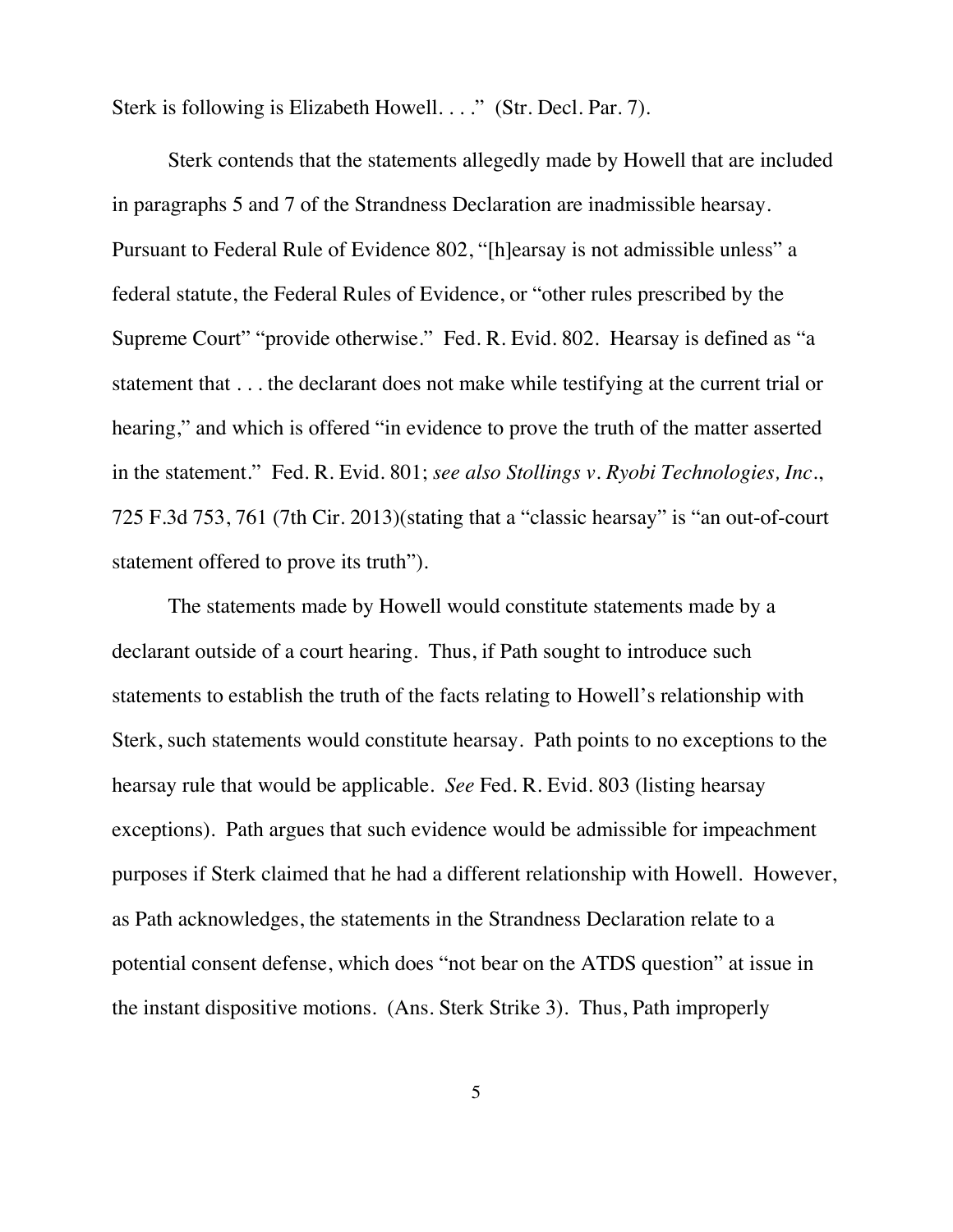presented the statements in paragraphs 5 and 7 of the Strandness Declaration in support of its summary judgment motion relating to the limited ATDS issue now before this court. Therefore, Sterk's motion to strike is granted, and paragraphs 5 and 7 of the Strandness Declaration are stricken.

## II. Path's Motion to Strike

Path moves to strike the following presented by Sterk in support of his partial motion for summary judgment: (1) portions of the Second Amended Expert Witness Report (Snyder Report) of Sterk's proposed expert Randall A. Snyder (Snyder), (2) three articles, and (3) documents produced by Neustar, Inc. (Neustar Documents).

## A. Snyder Report

Path seeks to strike Sections II.B, II.D, II.E, II.F, and II.G of the Snyder Report. As explained above, in ruling on a motion for summary judgment, a court should consider only admissible evidence or at least materials that represent the content of the admissible evidence that would be presented at trial. *Harney*, 702 F.3d at 922. Federal Rule of Evidence 702 provides the following:

A witness who is qualified as an expert by knowledge, skill, experience, training, or education may testify in the form of an opinion or otherwise if: (a) the expert's scientific, technical, or other specialized knowledge will help the trier of fact to understand the evidence or to determine a fact in issue; (b) the testimony is based on sufficient facts or data; (c) the testimony is the product of reliable principles and methods; and (d) the expert has reliably applied the principles and methods to the facts of the case.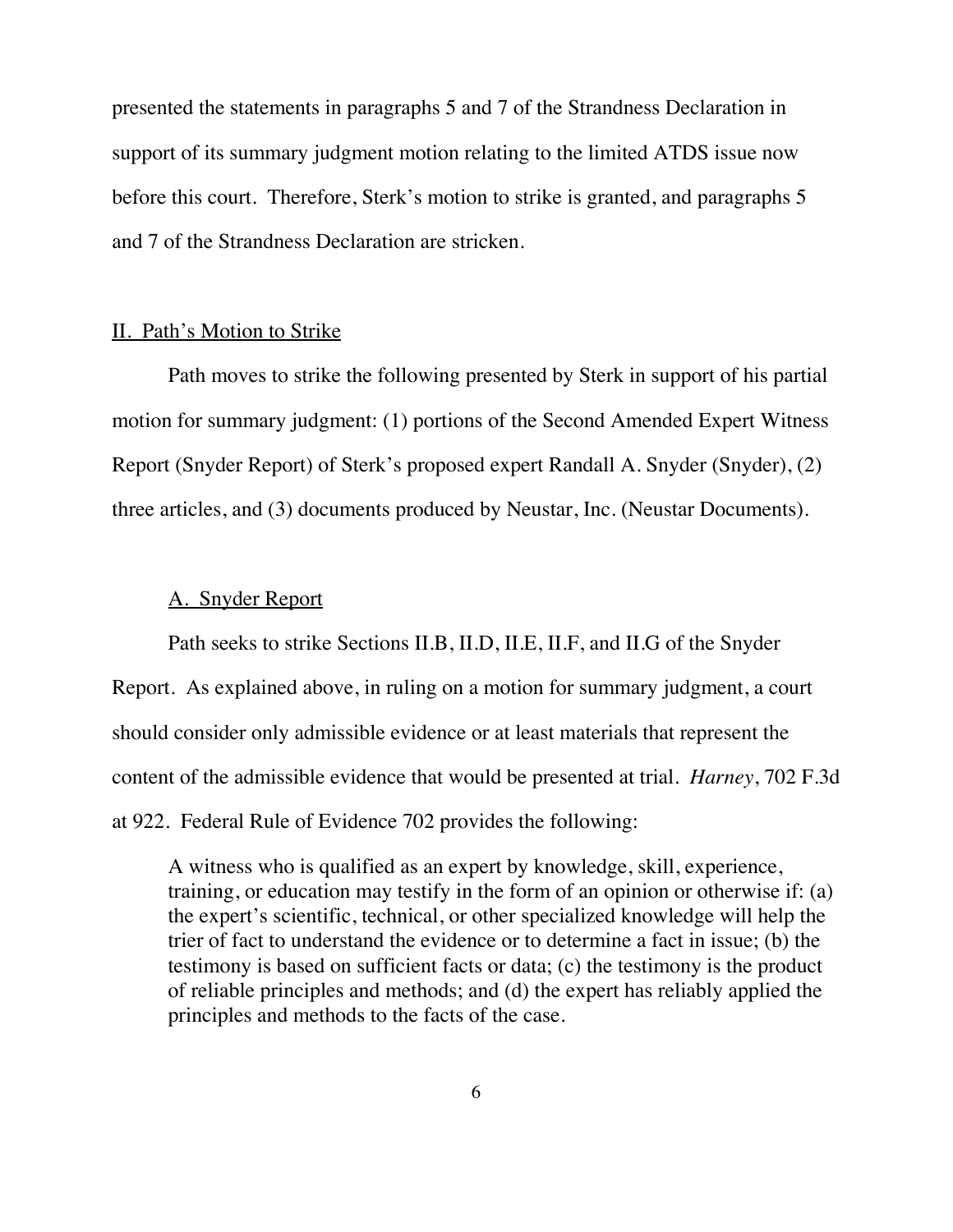Fed. R. Evid. 702. Path argues that in the portions of the Snyder Report objected to by Path, Snyder offers his opinion as to what he believes the TCPA prohibits, how FCC rulings should be interpreted, and whether certain legal standards have been met in this case. However, Snyder merely discusses the law and facts to give a background and overview for his report. Also, pursuant to Federal Rule of Evidence 704, Snyder is not barred from giving an opinion as to the ultimate issue before the trier of fact. Fed. R. Evid. 704. Path has not shown that Snyder has overstepped his bounds as an expert witness or that Snyder is attempting to instruct the court as to the law as a legal expert. Therefore, no section of the Snyder Report is stricken.

## B. Articles

Path moves to strike the Articles presented by Sterk in support of his partial motion for summary judgment. Path contends that the statements made in such articles are inadmissable hearsay. Sterk argues that he would not introduce the Articles to show the truth of the statements contained in the Articles. Sterk has provided a legitimate basis for the potential introduction of the Articles at trial. Therefore, the Articles are not stricken.

## C. Neustar Documents

Path moves to strike the Neustar Documents on the basis that they are not properly authenticated and are inadmissible hearsay. Sterk has cured any potential deficiency in authentication with a later filed declaration. Sterk has also shown that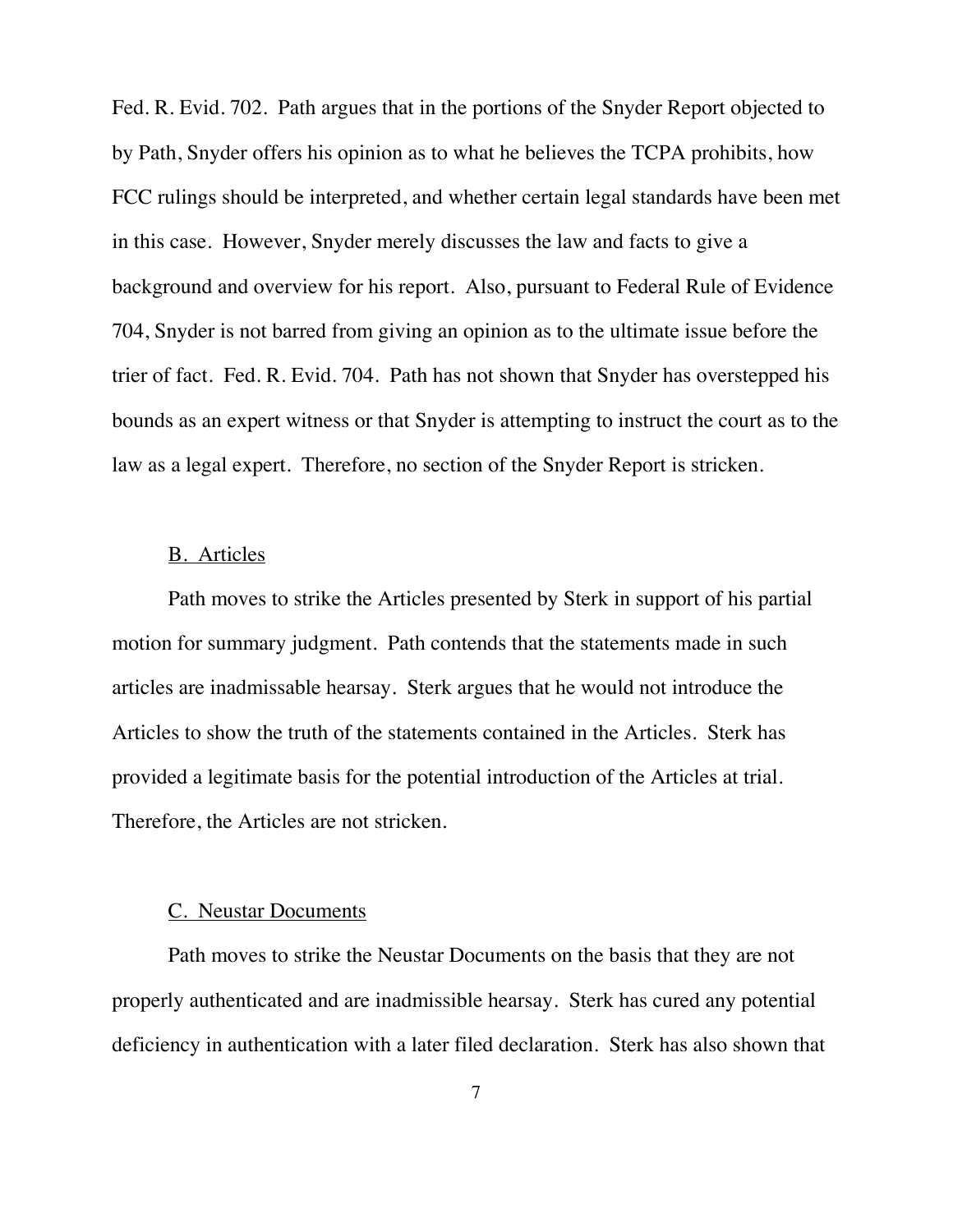the Neustar Documents that are computer records fall under the business records hearsay exception. Path also moves to strike an email (Email) in the Neustar Documents on the basis that it was not properly authenticated and is inadmissible hearsay. Sterk has properly authenticated the Email and has indicated that he is not going to introduce the Email to establish the truth of any facts contained in the Email. Path has not shown at this juncture that the Neustar Documents are inadmissible for all purposes at trial. Therefore, the Neustar Documents are not stricken. Based on the above, Path's motion to strike is denied.

## III. Motions for Summary Judgment

Sterk has filed a partial motion for summary judgment on the issue of whether the Text was sent via an ATDS. Path moves for summary judgment on that same issue. Path also moves for summary judgment as to Sterk's entire claim in this action.

#### A. Use of ATDS

The parties both argue that they are entitled to judgment as a matter of law as to whether Path used an ATDS to send the Text. The TCPA defines the term "automatic telephone dialing system" as "equipment which has the capacity-- (A) to store or produce telephone numbers to be called, using a random or sequential number generator; and (B) to dial such numbers." 47 U.S.C. § 227(a)(1); *see also Satterfield v. Simon & Schuster, Inc.*, 569 F.3d 946, 952 (9th Cir. 2009)(noting that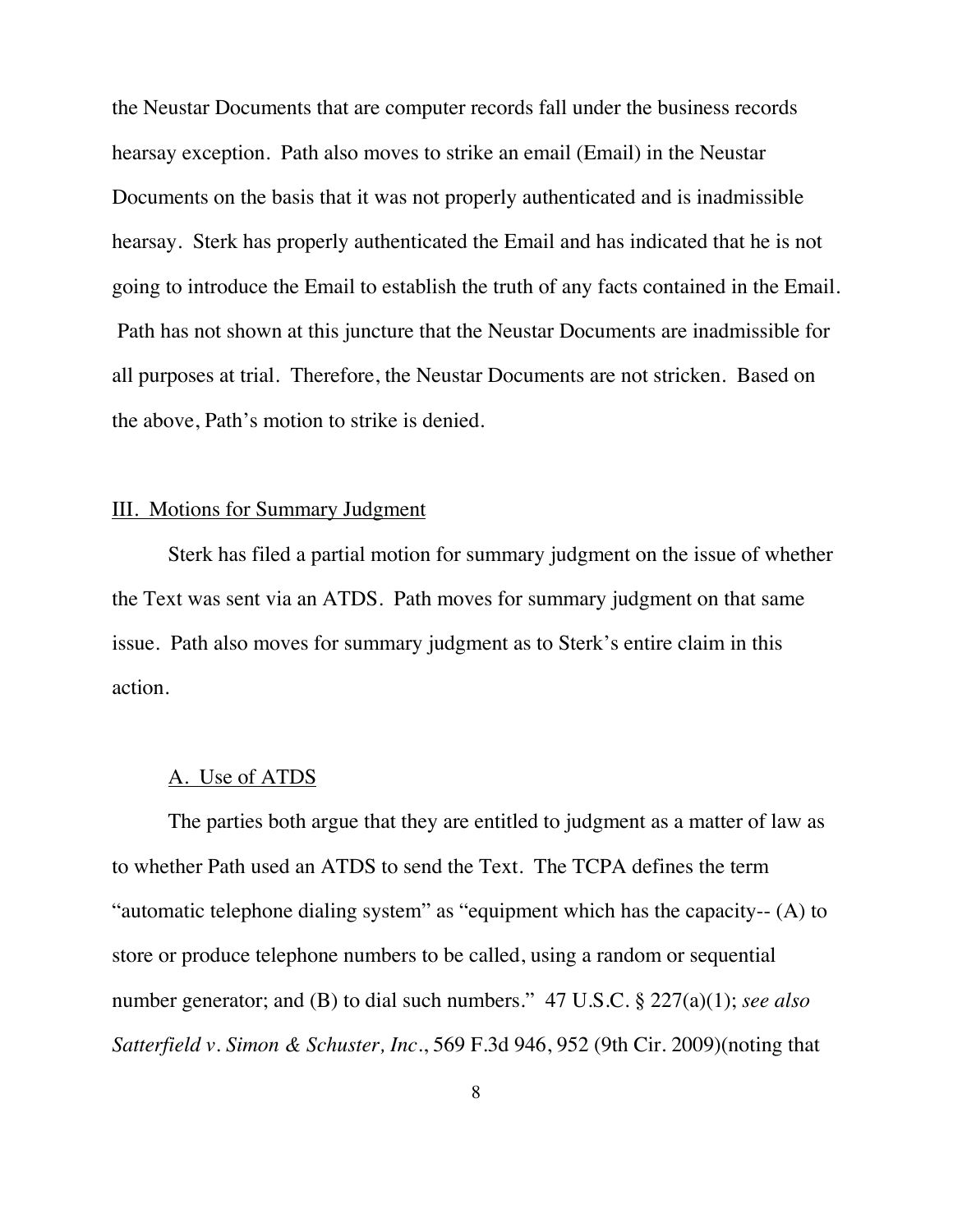the FCC has confirmed that the ATDS restriction applied to text messages).

It is undisputed that when an individual creates a Path account, the user makes his or her phone contacts available to Path and that such contacts are then uploaded onto Path's system. (R DSF Par. 7-10). Path contends that Sterk admits: (1) that "Path does not have any equipment with the capacity to generate random phone numbers," (2) that "Path does not have equipment with the capacity to generate sequential phone numbers," and (3) that "Path does not possess a number generator, i.e. equipment that can generate random or sequential numbers." (R DSF Par. 15- 17). Path contends that based on such admissions, Sterk cannot succeed on his TCPA claim. However, the Federal Communications Commission (FCC) has issued decisions stating that an ATDS may include equipment that automatically dials numbers from a stored list without human intervention, even when the equipment lacks the capacity to store or produce telephone numbers to be called, using a random or sequential number generator. *See Legg v. Voice Media Group, Inc.*, 2014 WL 2004383, at \*3 (S.D. Fla. 2014)(noting that "[t]he FCC determined that predictive dialers fall within the definition of an ATDS" and citing *In re Rules & Regulations Implementing the TCPA*, 18 FCC Rcd. 14014 (FCC 2003)); *Gragg v. Orange Cab Co., Inc.*, 2014 WL 494862, at \*2 (W.D. Wash. 2014)(stating that the definition of an ATDS includes equipment that is "a predictive dialer with the capacity to dial telephone numbers from a list without human intervention" and citing *In the Matter of Rules & Regulations Implementing the TCPA of 1991*, 23 F.C.C.R. 559, 566 ¶ 14 (FCC 2008)); *Jamison v. First Credit Services, Inc.*, 290 F.R.D. 92, 101 (N.D. Ill.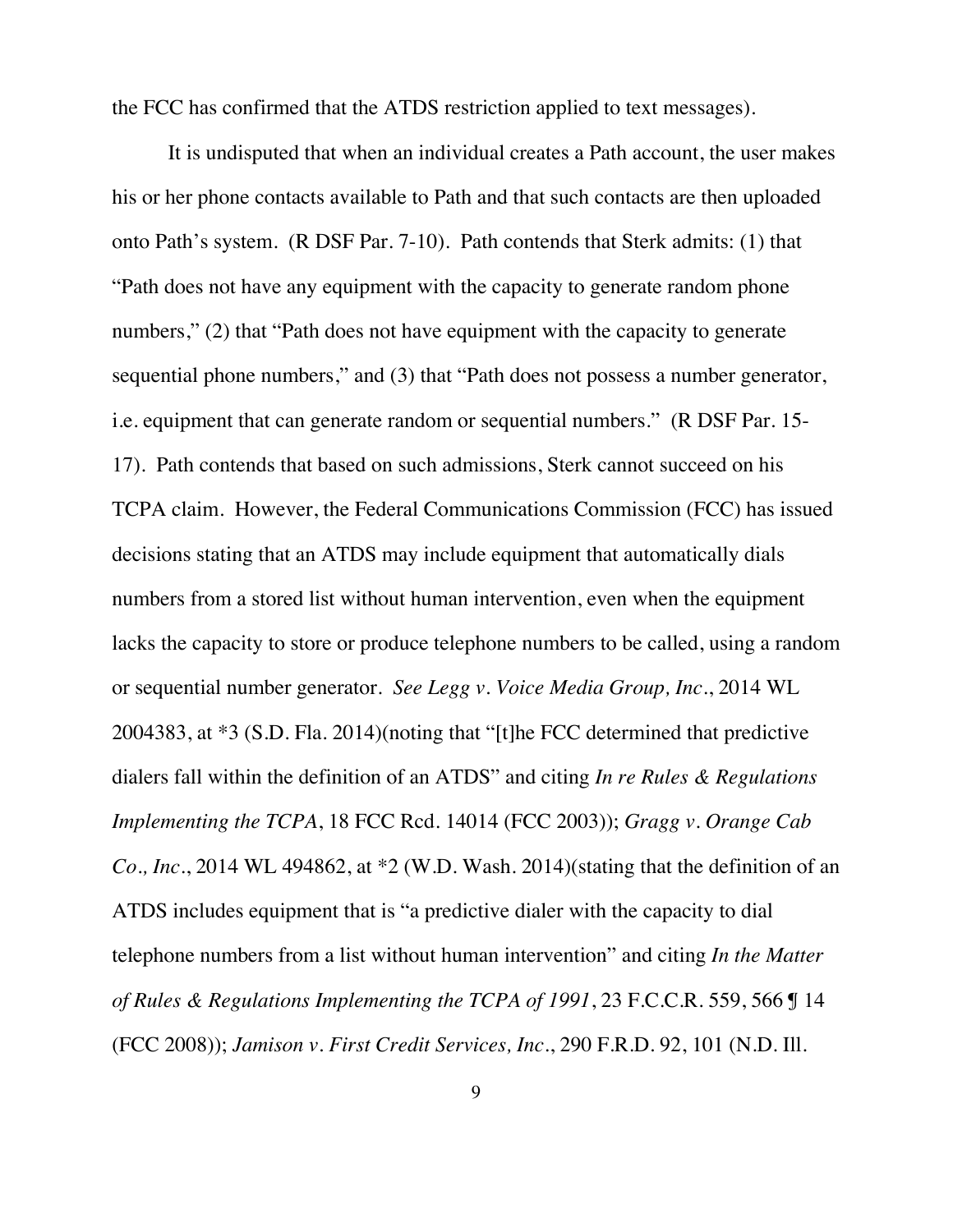2013)(stating that the "FCC has already ruled that a predictive dialer constitutes automatic telephone dialing equipment three times" and citing *In the Matter of Rules and Regulations Implementing the Telephone Consumer Protection Act of 1991*, 19 FCC Rcd. 19215, 19215, n. 1 (2004)); *Vance v. Bureau of Collection Recovery LLC*, 2011 WL 881550, at \*2 (N.D. Ill. 2011)(stating that "the FCC has indicated, and other courts have held, that predictive dialing systems do meet the definition of devices prohibited by the TCPA"). The FCC decisions regarding predictive dialers are final decisions by the FCC. *See Bennett v. Spear*, 520 U.S. 154, 177-178 (1997)(explaining requirements for an agency decision to be deemed final).

In general, a district court gives great weight, if not controlling weight, to final decisions of the FCC implementing and interpreting the TCPA. *CE Design, Ltd. v. Prism Business Media, Inc.*, 606 F.3d 443, 450 (7th Cir. 2010)(stating that "[i]n passing the Hobbs Act, Congress vested the power of agency review of final FCC orders exclusively in the courts of appeals" and that "[t]he Hobbs Act's jurisdictional bar thus does not leave private parties without a mechanism for judicial review of agency action; it merely requires litigants to seek review through its specific procedural path"); *Jamison*, 290 F.R.D. at 97 (stating in a TCPA case that the court is "bound by the FCC's orders, which are final and controlling"). The undisputed facts show that Path acquires a stored list of phone numbers from users. The undisputed facts also show that Path's agent then uses automated equipment to make calls from that list. The FCC found that a predictive dialer, which makes calls from a database of numbers constitutes an ATDS. *In re Rules & Regulations Implementing*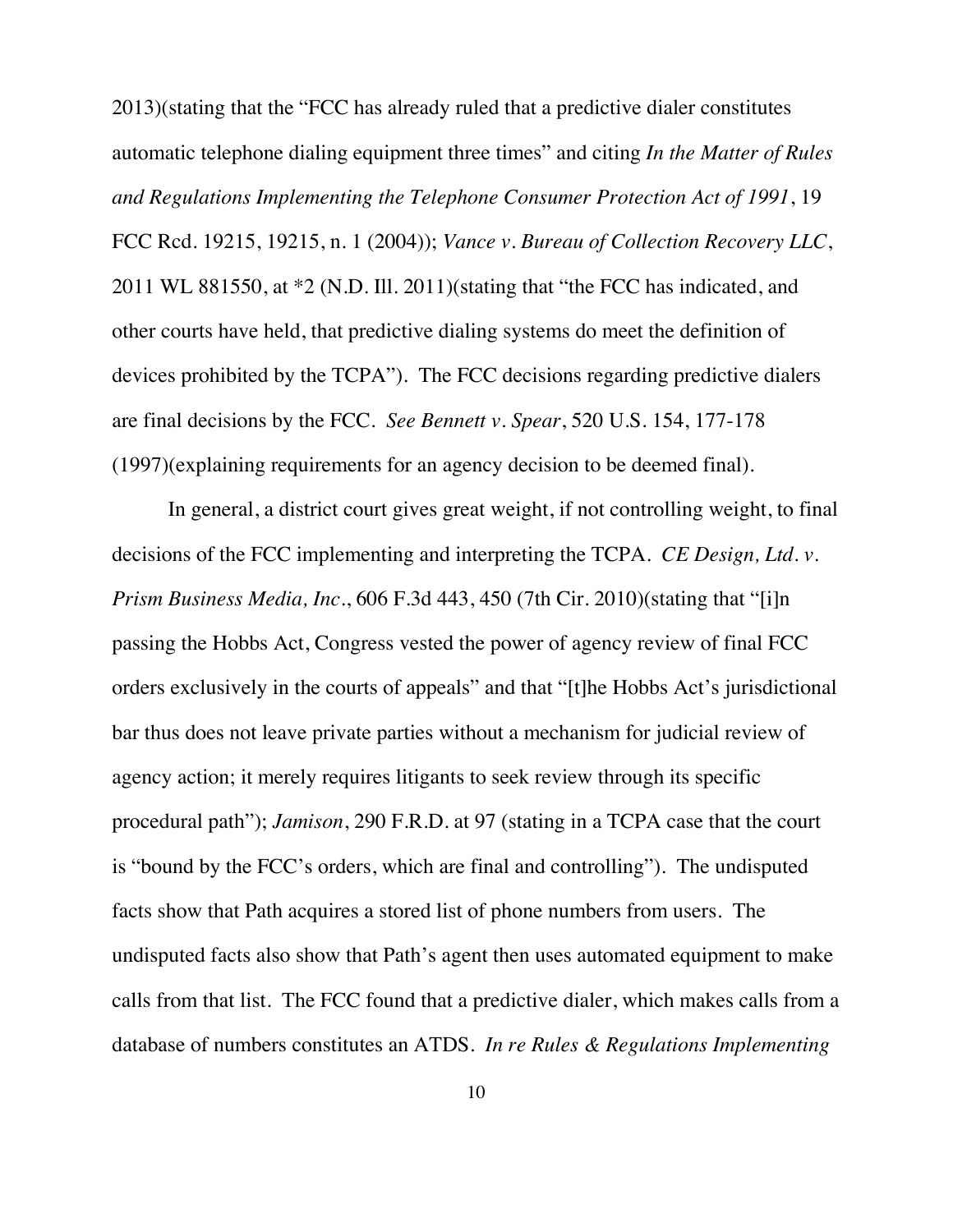*the TCPA*, 18 FCC Rcd. at 14091-92, 14143 n.31 (stating that "[a] predictive dialer is an automated dialing system that uses a complex set of algorithms to automatically dial consumers' telephone numbers in a manner that 'predicts' the time when a consumer will answer the phone and a telemarketer will be available to take the call"); *see also Legg*, 2014 WL 2004383, at \*3 (stating that the FCC has held that "[p]redictive dialers are automated systems that call telephone numbers stored in preprogrammed lists or databases in a manner designed to maximize the efficiency of call centers"). The FCC emphasized that the main requirement for an ATDS is not the capacity to generate random or sequential numbers, but rather to be able to "dial numbers without human intervention." *In re Rules & Regulations Implementing the TCPA*, 18 FCC Rcd. at 14092.The undisputed facts show that the equipment used by Path, which makes calls from a stored list without human intervention is comparable to the predictive dialers that have been found by the FCC to constitute an ATDS. The uploading of call lists from Path users is essentially the same as when a call list is entered by a telemarketer in a database. It is the ultimate calling from the list by the automated equipment that is the violation of the TCPA.

Path argues that when Path users choose through clicking prompts to upload their phone contacts, such actions constitute "human intervention." (Ans. PSJ 13- 14). However, such conduct by Path users merely relates to the collection of numbers for Path's database of numbers. The undisputed evidence shows that the equipment used by Path's agent made calls from the list without human intervention. It is such calling that the section of the TCPA at issue in this case covers, not the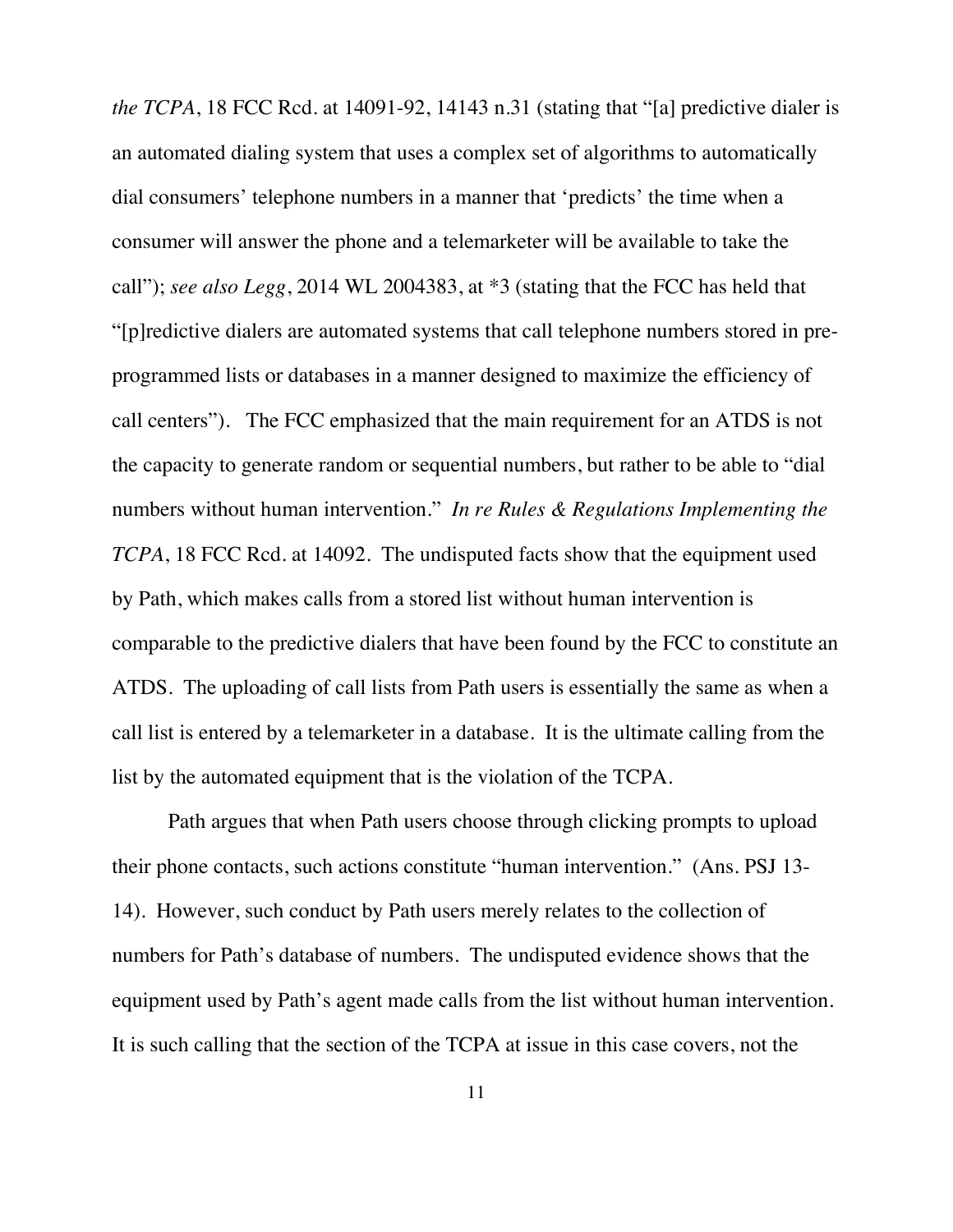collection of numbers for storage.

Path also points to the 2012 FCC decision in *In re Rules & Regulations Implementing the TCPA, 27 FCC Rcd. 15391 (FCC 2012), contending that the FCC* indicated that it was not removing the requirement for a random or sequential number generator. (Ans. PSJ 6). However, in the portion of the FCC ruling cited by Path, the FCC merely reiterated that the equipment used does not have to actually have made a call using a random or sequential number generator, and that it only needs the capacity to do so. *In re Rules & Regulations Implementing the TCPA*, 27 FCC Rcd. at 15391 n.5. The FCC did not indicate that it was withdrawing its prior decisions providing an alternative basis for an ATDS if the equipment constitutes a predictive dialer. The FCC in fact supported its prior decisions by stating that an ATDS covers "any equipment that has the specified *capacity* to generate numbers and dial them without human intervention. . . ." *Id.* Thus, the FCC did not, as Path asserts, reaffirm the requirement for a random or sequential number generator capacity. Therefore, Sterks' partial motion for summary judgment is granted and Path's motion for summary judgment is denied.

The court also notes that even if the FCC rulings were not controlling in this case, this court agrees with the reasoning set forth in such rulings. The congressional history of 47 U.S.C. § 227(a)(1) shows that Congress envisioned that the language in the TCPA might not be able to account for future changes in technology, and that the FCC might need to interpret the TCPA to account for changes in technologies. *In re Rules & Regulations Implementing the TCPA*, 18 FCC Rcd. at 14092-93. The FCC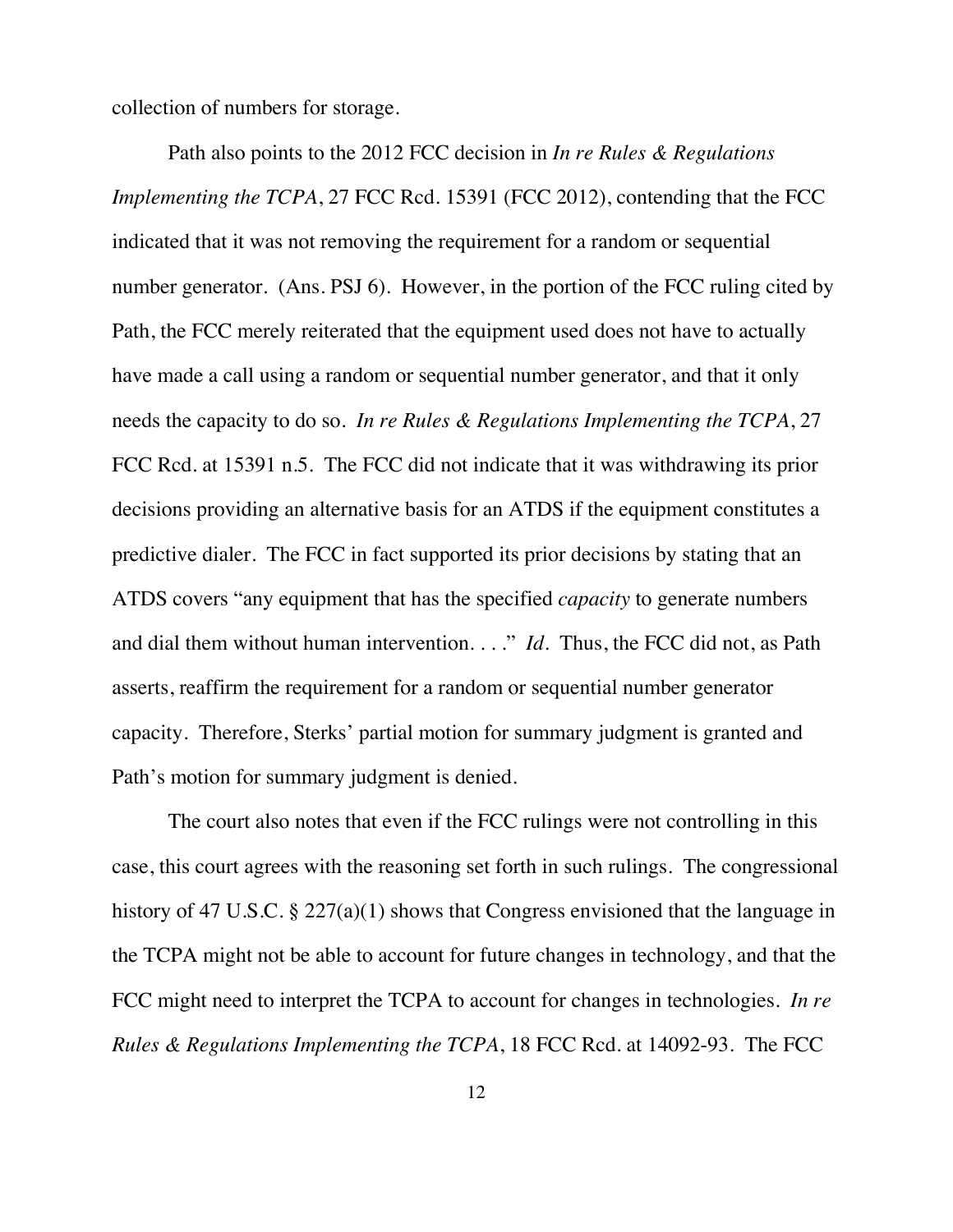explained in 2003 that "[i]n the past, telemarketers may have used dialing equipment to create and dial 10-digit telephone numbers arbitrarily," but that "the evolution of the teleservices industry has progressed to the point where using lists of numbers is far more cost effective." *Id.* The interpretation of the TCPA by the FCC is wellreasoned and is appropriate to address the well-founded concerns by the FCC as to the threats posed to the public welfare and safety by certain telemarketing practices. Path also argues that the FCC's interpretation leads to absurd results where even a cell phone could constitute an ATDS if able to make calls from a list. However, as Plaintiffs point out, the TCPA does not bar the ownership of an ATDS. The TCPA bars the improper use of an ATDS to harass unsuspecting consumers and place the public safety at risk. If a person used a cell phone to send countless unsolicited text messages that harmed the public welfare in such a fashion, it would not be an absurd result to find that the cell phone user had violated the TCPA. Thus, even if the FCC's rulings were not controlling on this court, this court concurs with such rulings.

Path also argues that the FCC's rulings are unconstitutionally overbroad and vague. Generally, when a party challenges a governmental action on its face based on "vagueness and overbreadth grounds, the 'court's first task is to determine whether the enactment reaches a substantial amount of constitutionally protected' speech." *Wisconsin Right To Life, Inc. v. Barland*, 2014 WL 1929619 (7th Cir. 2014)(quoting *Village of Hoffman Estates v. Flipside, Hoffman Estates, Inc.*, 455 U.S. 489, 494 (1982)). In the instant action, there has been no showing by Path that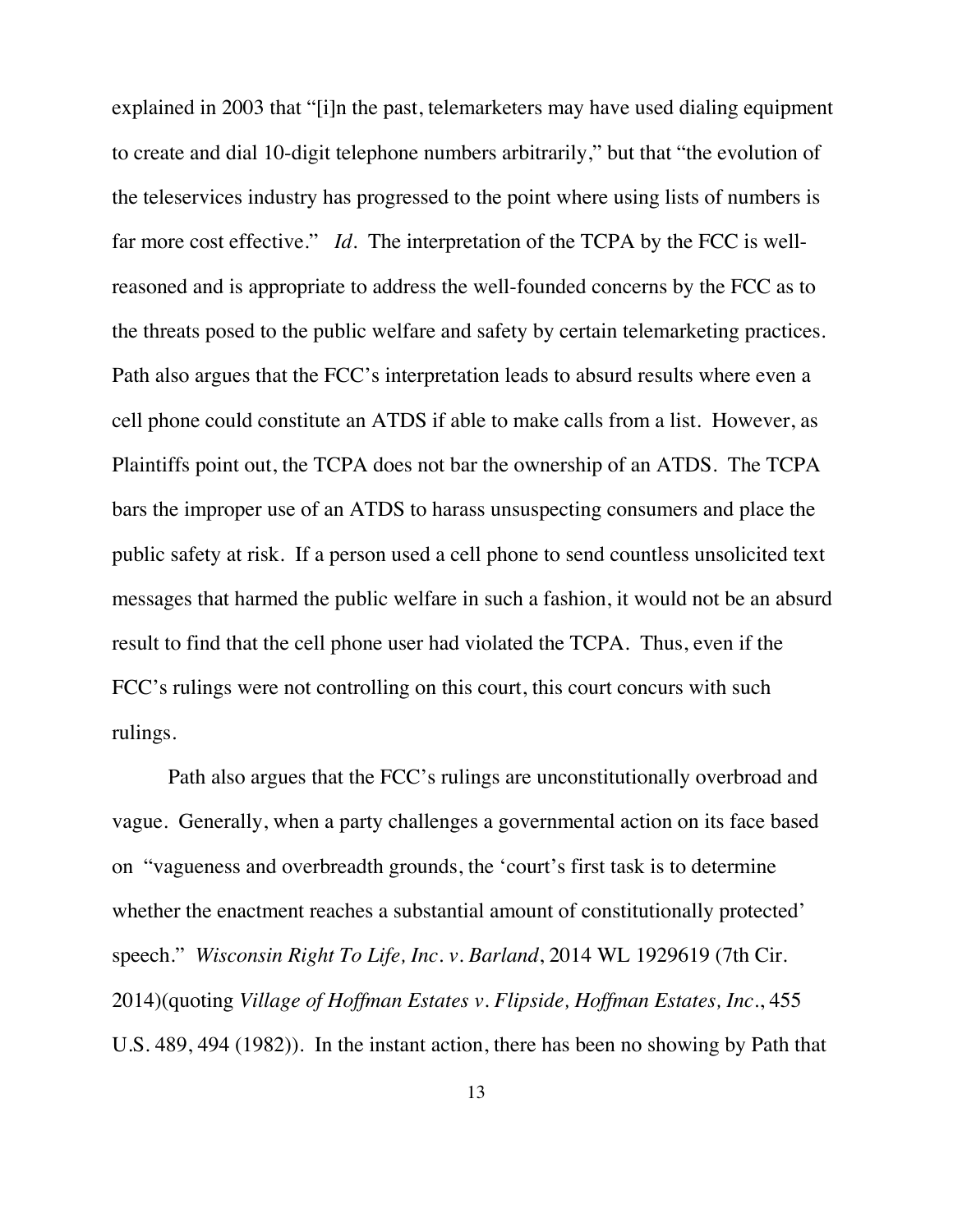the FCC's rulings would limit a substantial amount of constitutionally protected speech. In fact, the FCC explained in its rulings that "[t]he TCPA does not ban the use of technologies to dial telephone numbers," and that it "merely prohibits such technologies from dialing emergency numbers, health care facilities, telephone numbers assigned to wireless services, and any other numbers for which the consumer is charged for the call." *In re Rules & Regulations Implementing the TCPA*, 18 FCC Rcd. at 14092-93. The FCC's rulings provide clear guidance to telemarketers and are not overly broad. Telemarketers do not have a constitutionally protected right to foist their operating costs on unsuspecting members of the public or to place the public's safety at risk. Path has thus failed to show that any of the FCC's rulings were unconstitutional.

#### B. TCPA Claim

Path moves for summary judgment on Sterk's entire TCPA claim, arguing that no such claim can stand in the absence of the use of an ATDS. Since the undisputed facts show that Path used an ATDS to send the Text, Path's motion for summary judgment is denied.